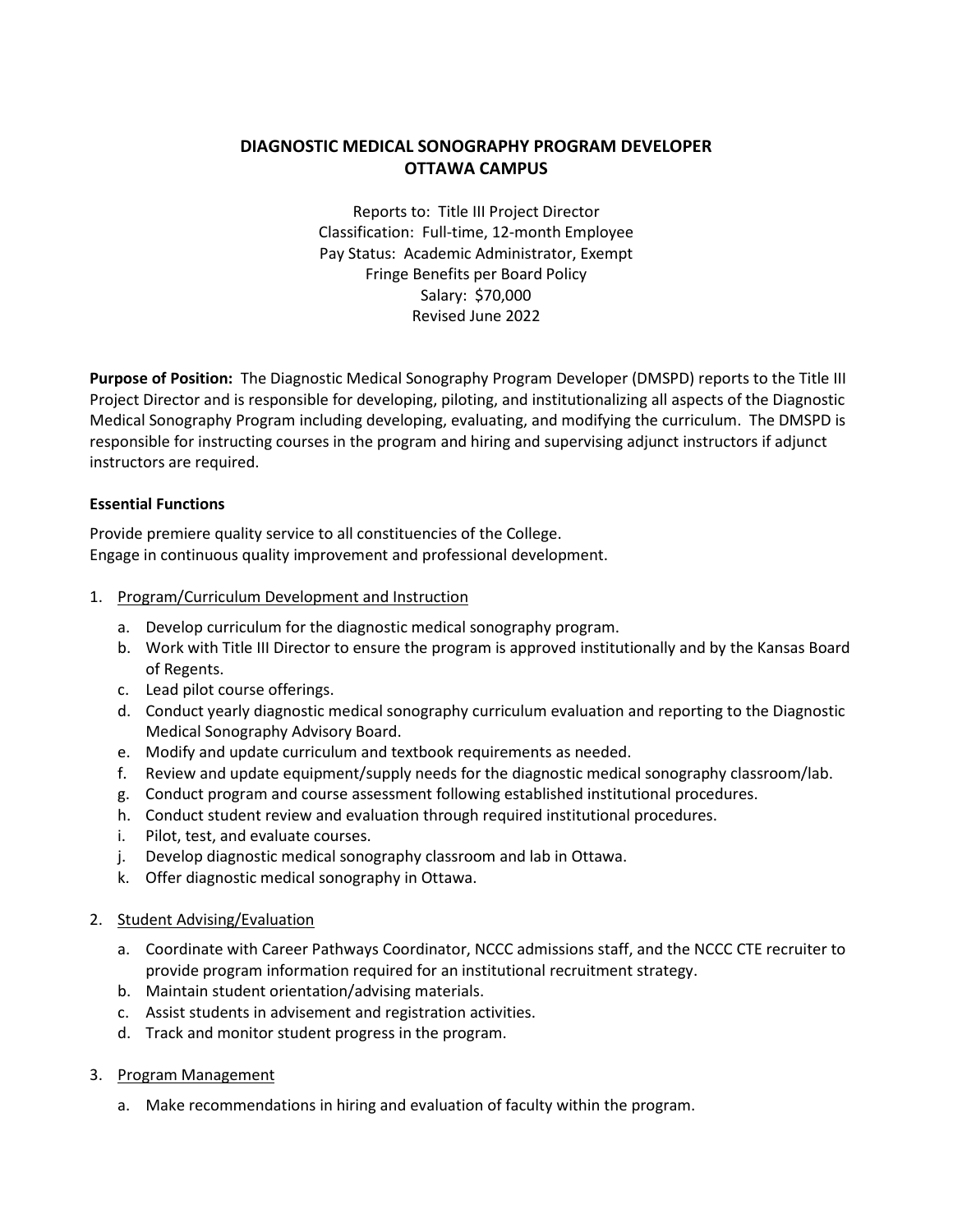- b. Manage the diagnostic medical sonography budget within the framework of the department.
- c. Collaborate with Diagnostic Medical Sonography Advisory Board and hold two meetings per year.
- d. Establish and maintain fieldwork site agreements.
- e. Establish and maintain approval requirements in accordance with the American Registry for Diagnostic Medical Sonography.
- f. Supervise and establish program articulation agreements with other higher educational institutions.

#### 4. Other Duties

- a. Participate in departmental and college planning through committee assignments and meetings.
- b. Assist the Title III Director in reporting and projects as assigned.

#### **Required Knowledge, Skills and Abilities**

- 1. Working experience as a sonographer.
- 2. High degree of ethical standards, including confidentiality, adherence to general rules of safety, procedures, and fair labor standards.
- 3. Exceptional ability to organize and coordinate projects.
- 4. Excellent interpersonal skills.
- 5. Ability to work effectively with diverse populations.
- 6. Attention to detail.
- 7. Knowledge of American Registry for Diagnostic Medical Sonography standards.
- 8. Ability to communicate effectively, both orally and in writing.
- 9. Excellent computer skills.
- 10. Ability to gather data, compile information and prepare reports.
- 11. Ability to plan and evaluate programs.
- 12. Ability to appropriately exercise independent initiative and judgment.
- 13. Willingness and ability to work as a member of a team.
- 14. Ability to work independently.

#### **Education and Experience**

- 1. *Required –* Registered Diagnostic Medical Sonographer
- 2. *Required –* At least three years of work as a sonographer
- 3. *Required –* Bachelors degree
- 4. Experience in higher education curriculum development/instruction, preferred.
- 5. Valid driver's license, required.

#### **Working Conditions**

- 1. Work is normally performed in a typical interior/office work environment.
- 2. Some travel and evening hours are required.
- 3. Limited physical effort required.

#### **Application**

Please submit a letter of application, resume with names and phones numbers of five references unofficial transcripts, and NCCC employment application to: Human Resources Director, Diagnostic Medical Sonography